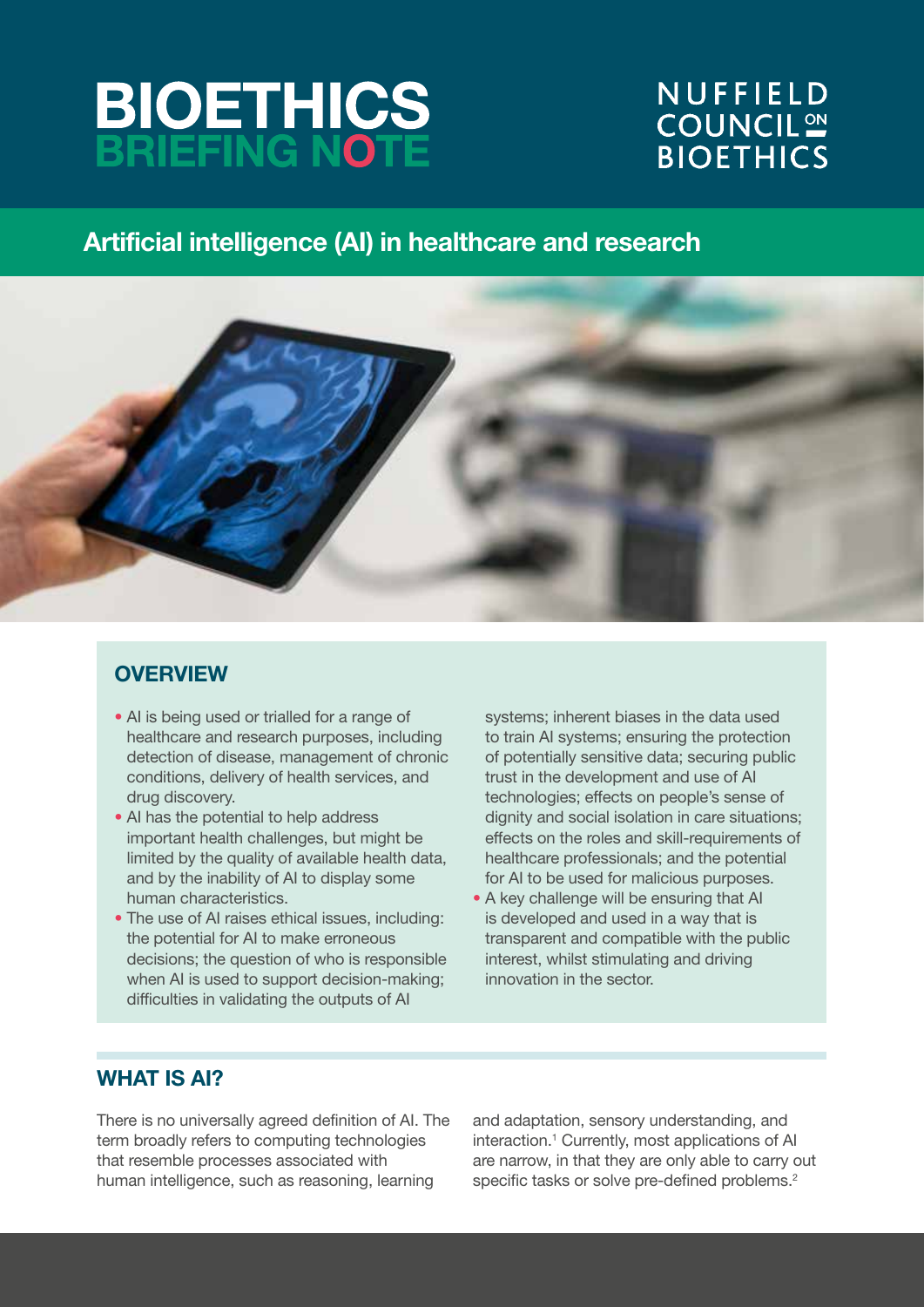AI works in a range of ways, drawing on principles and tools, including from maths, logic, and biology.An important feature of contemporary AI technologies is that they are increasingly able to make sense of varied and unstructured kinds of data, such as natural language text and images. Machine-learning has

been the most successful type of AI in recent years, and is the underlying approach of many of the applications currently in use.<sup>3</sup> Rather than following pre-programmed instructions, machinelearning allows systems to discover patterns and derive its own rules when it is presented with data and new experiences.<sup>4</sup>

## RECENT INTEREST IN AI

AI is not new, but there have been rapid advances in the field in recent years. This has in part been enabled by developments in computing power and the huge volumes of digital data that are now generated.<sup>5</sup> A wide range of applications of AI are now being explored with considerable public and private investment and interest. The UK Government announced its ambition to make the UK a world leader in AI and data technologies in its 2017 Industrial Strategy. In April 2018, a £1bn AI sector deal between UK Government and industry was announced, including £300 million towards AI research.<sup>6</sup>

AI is lauded as having the potential to help address important health challenges, such as meeting the care needs of an ageing population. Major technology companies - including Google, Microsoft, and IBM - are investing in the development of AI for healthcare and research. The number of AI start-up companies has also been steadily increasing.<sup>7</sup> There are several UKbased companies, some of which have been set up in collaboration with UK universities and hospitals.Partnerships have been formed between NHS providers and AI developers such as IBM, DeepMind, Babylon Health, and Ultromics.

Such partnerships have attracted controversy, and wider concerns about AI have been the focus of several inquiries and initiatives within industry, and medical and policy communities (see Box 1).

# BOX 1. EXAMPLES OF INQUIRIES AND INITIATIVES ON AI

- UK Government Centre for Data Ethics and Innovation – announced in January 2018 to advise on safe, ethical, and innovative uses of data-driven technologies.<sup>8</sup>
- Ada Lovelace Institute the Nuffield Foundation announced it will set up the Institute by the end of 2018 to examine ethical and social issues arising from the use of data, algorithms, and AI, ensuring they are harnessed for social well-being.<sup>9</sup>
- Partnership on AI a platform for discussion and engagement around AI founded by Amazon, Apple, DeepMind, Facebook, Google, IBM, and Microsoft.10
- IEEE launched a Global Initiative on Ethics of Autonomous and Intelligent Systems in 2016.11
- United Nations Interregional Crime and Justice Research Institute – set up a programme on Artificial Intelligence and Robotics in 2015.12
- Asilomar AI Principles developed in 2017 by the Future of Life Institute (US) to guide AI research and application, and signed by over 3,800 researchers and others working in AI and robotics around the world.<sup>13</sup>
- Reports on AI have been published by the House of Lords Select Committee on Artificial Intelligence,<sup>5</sup> the Royal Society,<sup>3</sup> Reform,<sup>14</sup> Future Advocacy and Wellcome,<sup>15</sup> Nesta,<sup>16</sup> and the European Group on Ethics in Science and New Technologies.<sup>17</sup> A further report is expected from the House of Commons Science and Technology Select Committee.<sup>18</sup>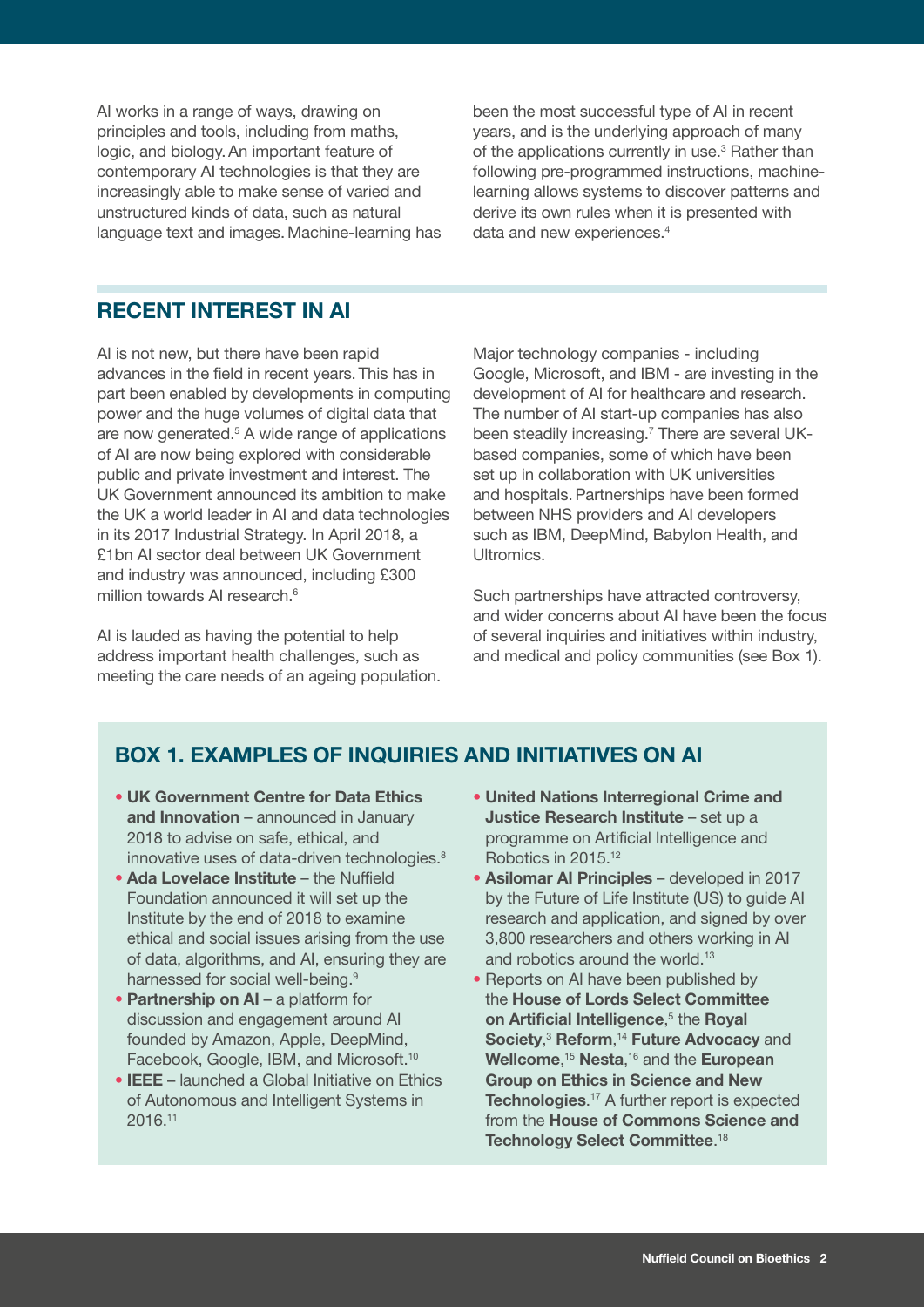# APPLICATIONS OF AI IN HEALTHCARE AND RESEARCH

## HEALTHCARE ORGANISATION

AI has the potential to be used in planning and resource allocation in health and social care services. For example, the IBM Watson Care Manager system is being piloted by Harrow Council with the aim of improving cost efficiency. It matches individuals with a care provider that meets their needs, within their allocated care budget. It also designs individual care plans, and claims to offer insights for more effective use of care management resources.19

AI is also being used with the aim of improving patient experience. Alder Hey Children's Hospital in Liverpool is working with IBM Watson to create a 'cognitive hospital', which will include an app to facilitate interactions with patients. The app aims to identify patient anxieties before a visit, provide information on demand, and equip clinicians with information to help them to deliver appropriate treatments.<sup>20</sup>

### MEDICAL RESEARCH

AI can be used to analyse and identify patterns in large and complex datasets faster and more precisely than has previously been possible.21 It can also be used to search the scientific literature for relevant studies, and to combine different kinds of data; for example, to aid drug discovery.22 The Institute of Cancer Research's canSAR database combines genetic and clinical data from patients with information from scientific research, and uses AI to make predictions about new targets for cancer drugs.<sup>23</sup> Researchers have developed an AI 'robot scientist' called Eve which is designed to make the process of drug discovery faster and more economical.<sup>24</sup> AI systems used in healthcare could also be valuable for medical research by helping to match suitable patients to clinical studies.<sup>25</sup>

### CLINICAL CARE

AI has the potential to aid the diagnosis of disease and is currently being trialled for this purpose in some UK hospitals. Using AI to analyse clinical data, research publications, and professional guidelines could also help to inform decisions about treatment.<sup>26</sup>

Possible uses of AI in clinical care include:

- Medical imaging medical scans have been systematically collected and stored for some time and are readily available to train AI systems.<sup>27</sup> AI could reduce the cost and time involved in analysing scans, potentially allowing more scans to be taken to better target treatment.5 AI has shown promising results in detecting conditions such as pneumonia, breast and skin cancers, and eye diseases.<sup>28</sup>
- Echocardiography the Ultromics system, trialled at John Radcliffe Hospital in Oxford, uses AI to analyse echocardiography scans that detect patterns of heartbeats and diagnose coronary heart disease.<sup>29</sup>
- Screening for neurological conditions AI tools are being developed that analyse speech patterns to predict psychotic episodes and identify and monitor symptoms of neurological conditions such as Parkinson's disease.30
- Surgery robotic tools controlled by AI have been used in research to carry out specific tasks in keyhole surgery, such as tying knots to close wounds.31

## PATIENT AND CONSUMER-FACING APPLICATIONS

Several apps that use AI to offer personalised health assessments and home care advice are currently on the market. The app Ada Health Companion uses AI to operate a chat-bot, which combines information about symptoms from the user with other information to offer possible diagnoses.32 GP at Hand, a similar app developed by Babylon Health, is currently being trialled by a group of NHS surgeries in London.<sup>33</sup>

Information tools or chat-bots driven by AI are being used to help with the management of chronic medical conditions. For example, the Arthritis Virtual Assistant developed by IBM for Arthritis Research UK is learning through interactions with patients to provide personalised information and advice concerning medicines, diet, and exercise.34 Government-funded and commercial initiatives are exploring ways in which AI could be used to power robotic systems and apps to support people living at home with conditions such as early stage dementia,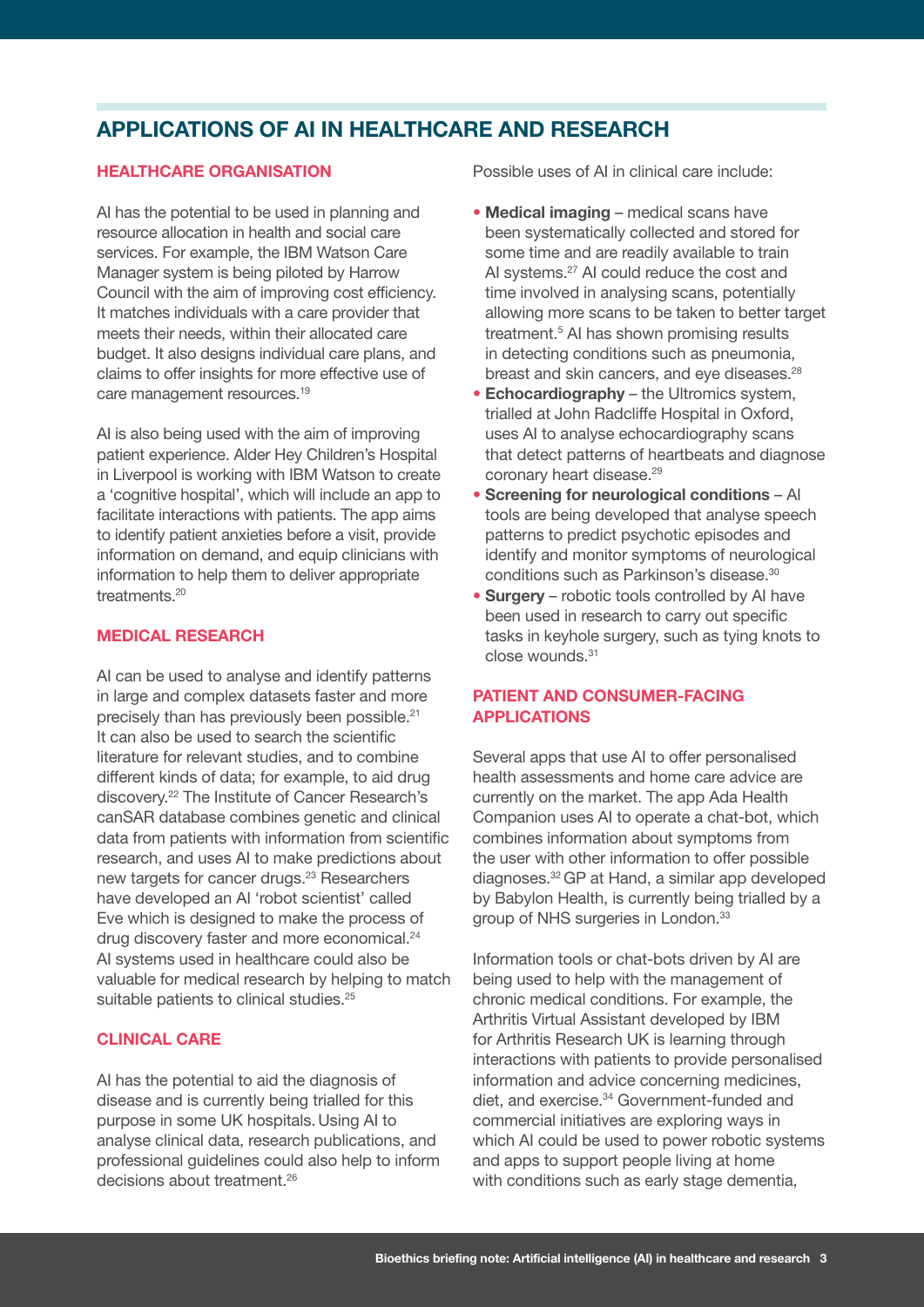potentially reducing demands on human care workers and family carers.<sup>35</sup>

AI apps that monitor and support patient adherence to prescribed medication and treatment have been trialled with promising results, for example, in patients with tuberculosis.36 Other tools, such as Sentrian, use AI to analyse information collected by sensors worn by patients at home. The aim is to detect signs of deterioration to enable early intervention

and prevent hospital admissions.37

#### PUBLIC HEALTH

AI has the potential to be used to aid early detection of infectious disease outbreaks and sources of epidemics, such as water contamination.38 AI has also been used to predict adverse drug reactions, which are estimated to cause up to 6.5 per cent of hospital admissions in the UK.39

# LIMITS OF AI

AI depends on digital data, so inconsistencies in the availability and quality of data restrict the potential of AI. Also, significant computing power is required for the analysis of large and complex data sets. While many are enthusiastic about the possible uses of AI in the NHS, others point to the practical challenges, such as the fact that medical records are not consistently digitised across the NHS, and the lack of interoperability and standardisation in NHS IT systems, digital record keeping, and data labelling.<sup>5</sup> There are questions about the extent to which patients and doctors are comfortable with digital sharing of

personal health data.40

Humans have attributes that AI systems might not be able to authentically possess, such as compassion.41 Clinical practice often involves complex judgments and abilities that AI currently is unable to replicate, such as contexual knowledge and the ability to read social cues.<sup>16</sup> There is also debate about whether some human knowledge is tacit and cannot be taught.42 Claims that AI will be able to display autonomy have been questioned on grounds that this is a property essential to being human and by definition cannot be held by a machine.<sup>17</sup>

## ETHICAL AND SOCIAL ISSUES

Many ethical and social issues raised by AI overlap with those raised by data use; automation; the reliance on technologies more broadly; and issues that arise with the use of assistive technologies and 'telehealth'.

#### RELIABILITY AND SAFETY

Reliability and safety are key issues where AI is used to control equipment, deliver treatment, or make decisions in healthcare. AI could make errors and, if an error is difficult to detect or has knock-on effects, this could have serious implications.43 For example, in a 2015 clinical trial, an AI app was used to predict which patients were likely to develop complications following pneumonia, and therefore should be hospitalised. This app erroneously instructed doctors to send home patients with asthma due to its inability to take contextual information into account.<sup>44</sup>

The performance of symptom checker apps using AI, has been questioned. For example, it has been found that recommendations from apps might be overly cautious, potentially increasing demand for uneccessary tests and treatments.16

#### TRANSPARENCY AND ACCOUNTABILITY

It can be difficult or impossible to determine the underlying logic that generates the outputs produced by AI.45 Some AI is proprietary and deliberately kept secret, but some are simply too complex for a human to understand.<sup>46</sup> Machinelearning technologies can be particularly opaque because of the way they continuously tweak their own parameters and rules as they learn.<sup>47</sup> This creates problems for validating the outputs of AI systems, and identifying errors or biases in the data.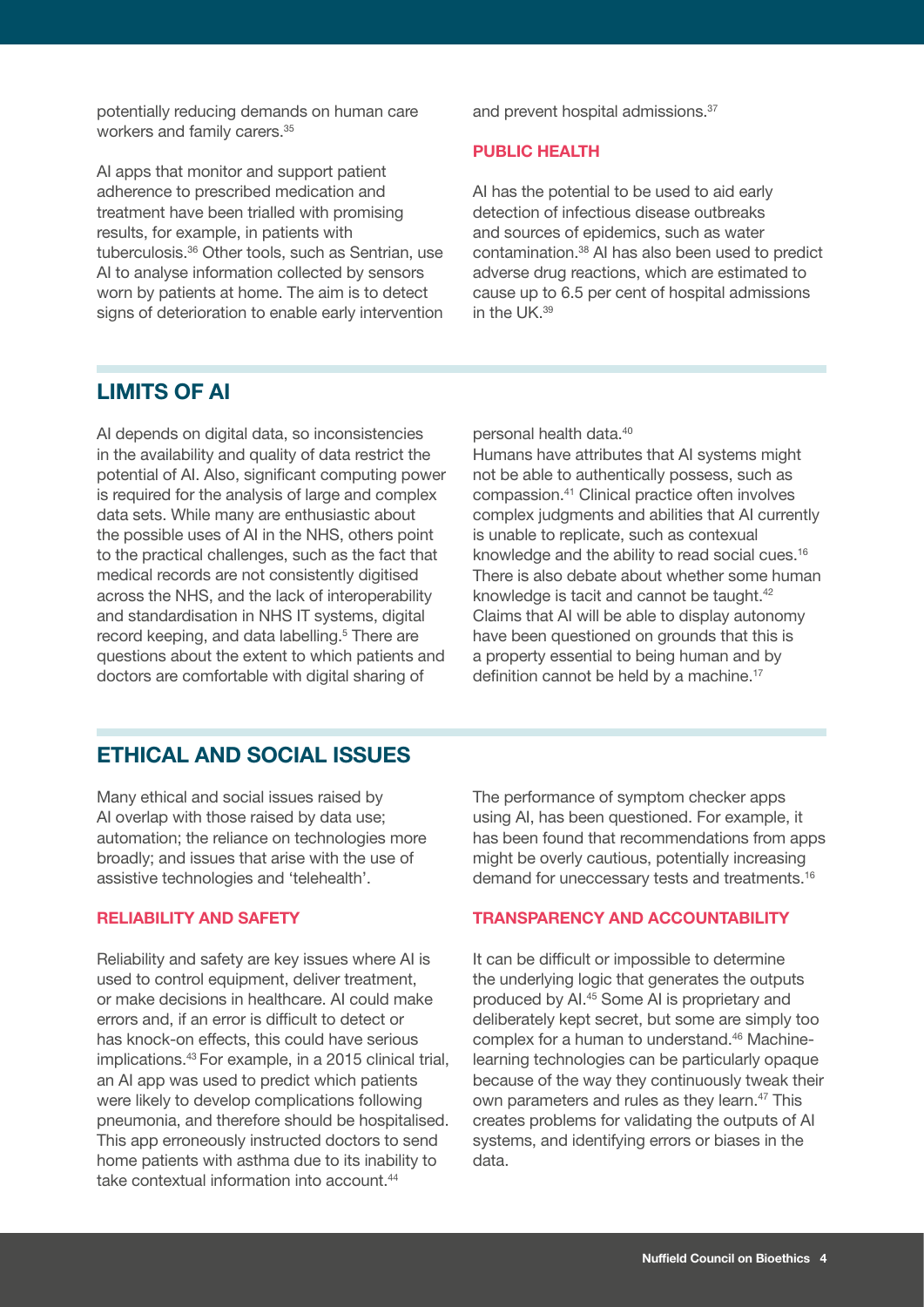The new EU General Data Protection Regulation (GDPR) states that data subjects have the right not to be subject to a decision based solely on automated processing that produces legal or similarly significant effects. It further states that information provided to individuals when data about them are used should include "the existence of automated decision-making, (...) meaningful information about the logic involved, as well as the significance and the envisaged consequences of such processing for the data subject".48 However, the scope and content of these restrictions - for example, whether and how AI can be intelligible - and how they will apply in the UK, remain uncertain and contested.<sup>49</sup> Related questions include who is accountable for decisions made by AI and how anyone harmed by the use of AI can seek redress.<sup>3</sup>

### DATA BIAS, FAIRNESS, AND EQUITY

Although AI applications have the potential to reduce human bias and error, they can also reflect and reinforce biases in the data used to train them.50 Concerns have been raised about the potential of AI to lead to discrimination in ways that may be hidden or which may not align with legally protected characteristics, such as gender, ethnicity, disability, and age.<sup>51</sup> The House of Lords Select Committee on AI has cautioned that datasets used to train AI systems are often poorly representative of the wider population and, as a result, could make unfair decisions that reflect wider prejudices in society. The Committee also found that biases can be embedded in the algorithms themselves, reflecting the beliefs and prejudices of AI developers.<sup>52</sup> Several commentators have called for increased diversity among developers to help address this issue.<sup>53</sup>

The benefits of AI in healthcare might not be evenly distributed. AI might work less well where data are scarce or more difficult to collect or render digitally.54 This could affect people with rare medical conditions, or others who are underrepresented in clinical trials and research data, such as Black, Asian, and minority ethnic populations.<sup>55</sup>

## **TRUST**

The collaboration between DeepMind and the Royal Free Hospital in London led to public debate about commercial companies being given access to patient data.<sup>56</sup> Commentators have

warned that there could be a public backlash against AI if people feel unable to trust that the technologies are being developed in the public interest.<sup>57</sup>

At a practical level, both patients and healthcare professionals will need to be able to trust AI systems if they are to be implemented successfully in healthcare.<sup>58</sup> Clinical trials of IBM's Watson Oncology, a tool used in cancer diagnosis, was reportedly halted in some clinics as doctors outside the US did not have confidence in its recommendations, and felt that the model reflected an American-specific approach to cancer treatment.<sup>59</sup>

#### EFFECTS ON PATIENTS

AI health apps have the potential to empower people to evaluate their own symptoms and care for themselves when possible. AI systems that aim to support people with chronic health conditions or disabilities could increase people's sense of dignity, independence, and quality of life; and enable people who may otherwise have been admitted to care institutions to stay at home for longer.60 However, concerns have been raised about a loss of human contact and increased social isolation if AI technologies are used to replace staff or family time with patients.<sup>61</sup>

AI systems could have a negative impact on individual autonomy: for example, if they restrict choices based on calculations about risk or what is in the best interests of the user.<sup>62</sup> If AI systems are used to make a diagnosis or devise a treatment plan, but the healthcare professional is unable to explain how these were arrived at, this could be seen as restricting the patient's right to make free, informed decisions about their health.<sup>63</sup> Applications that aim to imitate a human companion or carer raise the possibility that the user will be unable to judge whether they are communicating with a real person or with technology. This could be experienced as a form of deception or fraud.<sup>64</sup>

#### EFFECTS ON HEALTHCARE PROFESSIONALS

Healthcare professionals may feel that their autonomy and authority is threatened if their expertise is challenged by Al.<sup>65</sup> The ethical obligations of healthcare professionals towards individual patients might be affected by the use of AI decision support systems, given these might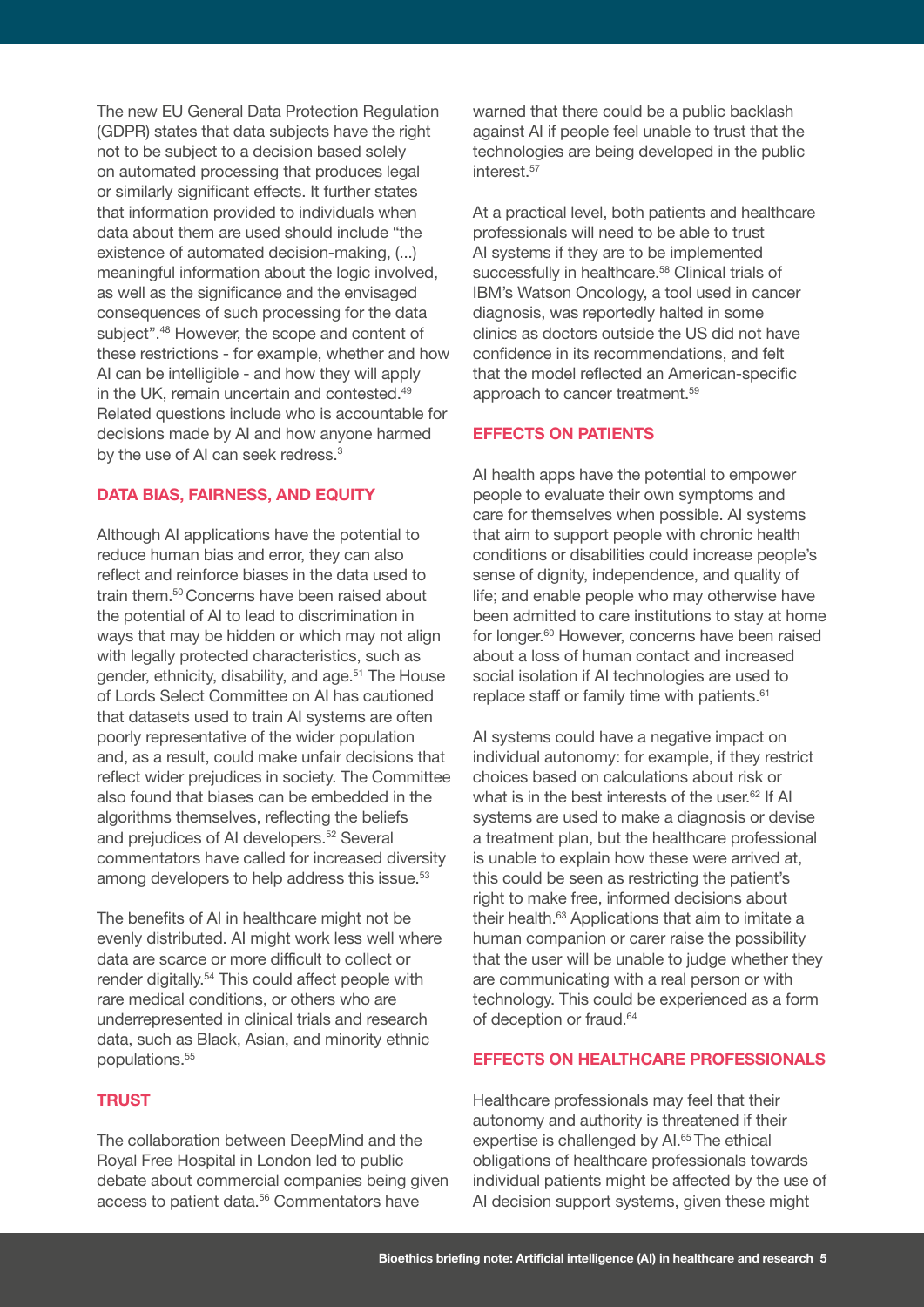be guided by other priorities or interests, such as cost efficiency or wider public health concerns.<sup>66</sup>

As with many new technologies, the introduction of AI is likely to mean the skills and expertise required of healthcare professionals will change. In some areas, AI could enable automation of tasks that have previously been carried out by humans.<sup>2</sup> This could free up health professionals to spend more time engaging directly with patients. However, there are concerns that the introduction of AI systems might be used to justify the employment of less skilled staff.<sup>67</sup> This could be problematic if the technology fails and staff are not able to recognise errors or carry out necessary tasks without computer guidance.A related concern is that AI could make healthcare professionals complacent, and less likely to check results and challenge errors.<sup>68</sup>

### DATA PRIVACY AND SECURITY

AI applications in healthcare make use of data that many would consider to be sensitive and private. These are subject to legal controls.<sup>69</sup> However, other kinds of data that are not obviously about health status, such as social media activity and internet search history, could be used to reveal information about the health status of the user and those around them. The

Nuffield Council on Bioethics has suggested that initiatives using data that raise privacy concerns should go beyond compliance with the law to take account of people's expectations about how their data will be used.70

AI could be used to detect cyber-attacks and protect healthcare computer systems. However, there is the potential for AI systems to be hacked to gain access to sensitive data, or spammed with fake or biased data in ways that might not easily be detectable.<sup>71</sup>

#### MALICIOUS USE OF AI

While AI has the potential to be used for good, it could also be used for malicious purposes. For example, there are fears that AI could be used for covert surveillance or screening. AI technologies that analyse motor behaviour, (such as the way someone types on a keyboard), and mobility patterns detected by tracking smartphones, could reveal information about a person's health without their knowledge.<sup>72</sup> AI could be used to carry out cyber-attacks at a lower financial cost and on a greater scale.73 This has led to calls for governments, researchers, and engineers to reflect on the dual use nature of AI and prepare for possible malicious uses of AI technologies.<sup>73</sup>

# CHALLENGES FOR GOVERNANCE

AI has applications in fields that are subject to regulation, such as data protection, research, and healthcare. However, AI is developing in a fast-moving and entrepreneurial manner that might challenge these established frameworks. A key question is whether AI should be regulated as a distinct area, or whether different areas of regulation should be reviewed with the possible impact of AI in mind.<sup>5</sup>

Further challenges include the need to ensure that the way AI is developed and used is transparent, accountable, and compatible with public interest, and balanced with the desire to drive UK innovation.74 Many have raised the need for researchers, healthcare professionals, and policy-makers to be equipped with the relevant skills and knowledge to evaluate and make the best use of Al.<sup>2</sup>

# THE FUTURE OF AI

In the future, it is likely that AI systems will become more advanced and attain the ability to carry out a wider range of tasks without human control or input. If this comes about, some have suggested that AI systems will need to learn to 'be ethical' and to make ethical decisions.75 This is the subject of much philosophical debate,

raising questions about whether and how ethical values or principles can ever be coded or learnt by a machine; who, if anyone, should decide on these values; and whether duties that apply to humans can or should apply to machines, or whether new ethical principles might be needed.75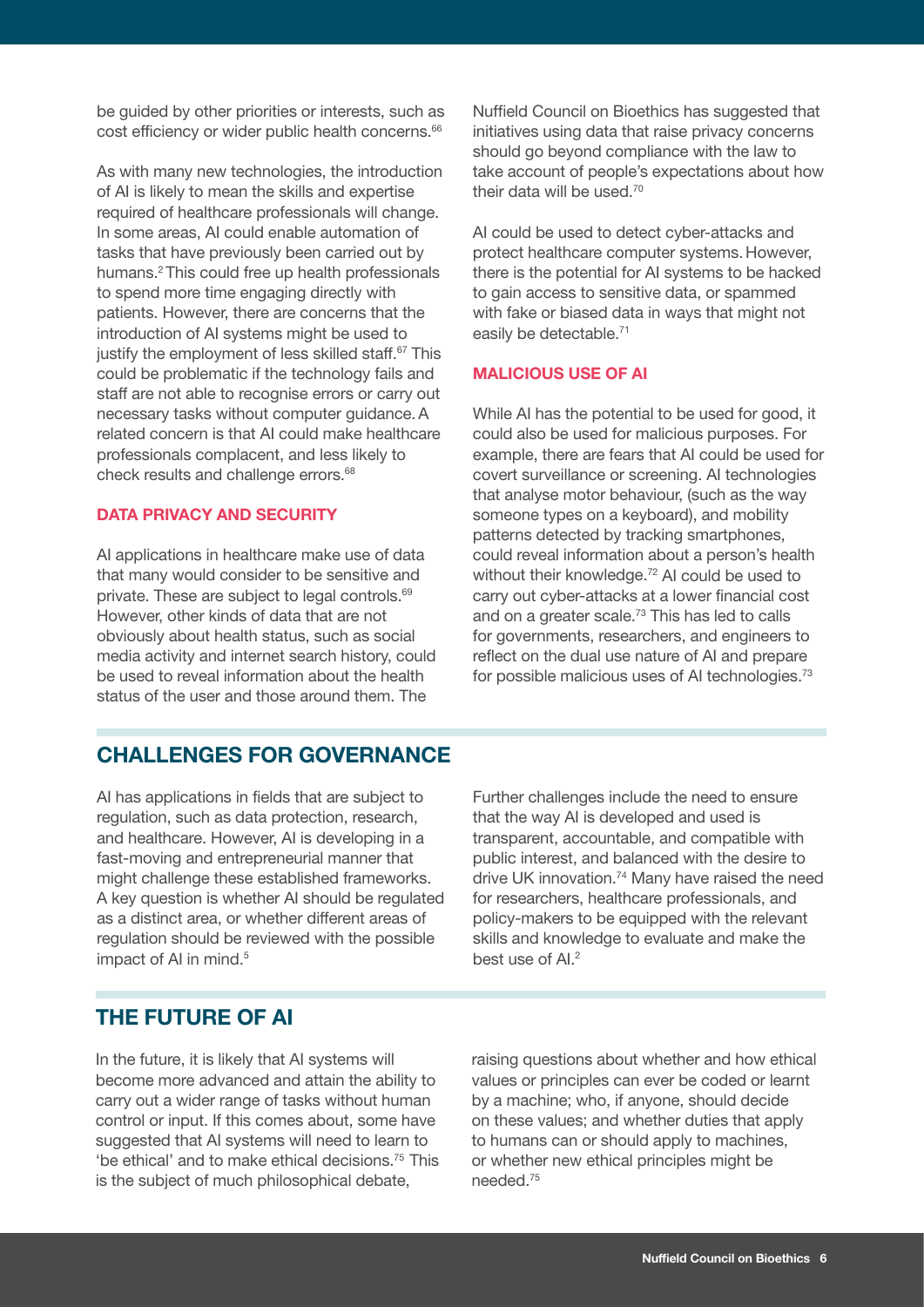# **CONCLUSIONS**

AI technologies are being used or trialled for a range of purposes in the field of healthcare and research, including detection of disease, management of chronic conditions, delivery of health services, and drug discovery. AI technologies have the potential to help address important health challenges, but might be limited by the quality of available health data, and by the inability of AI to possess some human characteristics, such as compassion.

The use of AI raises a number of ethical and social issues, many of which overlap with issues raised by the use of data and healthcare technologies more broadly. A key challenge for future governance of AI technologies will be ensuring that AI is developed and used in a way that is transparent and compatible with the public interest, whilst stimulating and driving innovation in the sector.

# **REFERENCES**

- 1 See, for example, Engineering and Physical Sciences Research Council, [Artificial intelligence technologies](https://www.epsrc.ac.uk/research/ourportfolio/researchareas/ait/)
- 2 US National Science and Technology Council (2016) Preparing for the [future of artificial intelligence](https://obamawhitehouse.archives.gov/sites/default/files/whitehouse_files/microsites/ostp/NSTC/preparing_for_the_future_of_ai.pdf).
- 3 Royal Society (2017) Machine learning: the power and promise of [computers that learn by example](https://royalsociety.org/~/media/policy/projects/machine-learning/publications/machine-learning-report.pdf).
- 4 The development of AI systems usually involves 'training' them with data. For an overview of different training models, see Nesta (2015) [Machines that learn in the wild: machine learning capabilities,](https://www.nesta.org.uk/sites/default/files/machines_that_learn_in_the_wild.pdf)  [limitations and implications](https://www.nesta.org.uk/sites/default/files/machines_that_learn_in_the_wild.pdf).
- 5 House of Lords Select Committee on Artificial Intelligence (2018) [AI in](https://publications.parliament.uk/pa/ld201719/ldselect/ldai/100/100.pdf)  [the UK: ready, willing and able?](https://publications.parliament.uk/pa/ld201719/ldselect/ldai/100/100.pdf).
- 6 Department for Business, Energy & Industrial Strategy (2017) Policy [paper: industrial strategy: the grand challenges](https://www.gov.uk/government/publications/industrial-strategy-the-grand-challenges/industrial-strategy-the-grand-challenges); Gov.uk (26 April 2018) [Tech sector backs AI industry with multi-million investmen](https://www.gov.uk/government/news/tech-sector-backs-british-ai-industry-with-multi-million-pound-investment--2)t.
- 7 CBInsights (2017) AI, healthcare & the future of drug pricing: investment [activity, market breakdown, AI in clinical trials](https://www.cbinsights.com/research/artificial-intelligence-startups-healthcare/).
- 8 Gov.uk (22 November 2017) Autumn budget 2017: 25 things you need [to know](https://www.gov.uk/government/news/autumn-budget-2017-25-things-you-need-to-know).
- 9 Nuffield Foundation (28 March 2018) The Nuffield Foundation [announces new £5 million Ada Lovelace Institute.](http://www.nuffieldfoundation.org/news/nuffield-foundation-announces-new-%C2%A35-million-ada-lovelace-institute-examine-profound-ethical--0)
- 10 See: [https://www.partnershiponai.org/.](https://www.partnershiponai.org/)
- 11 IEEE (2018) The IEEE Global Initiative on ethics of autonomous and [intelligent systems](https://standards.ieee.org/develop/indconn/ec/autonomous_systems.html).
- 12 UNICRI (2017) [UNICRI centre for artificial intelligence and robotics](http://www.unicri.it/in_focus/on/UNICRI_Centre_Artificial_Robotics).
- 13 Future of Life Institute (2017) [Asilomar AI principles](https://futureoflife.org/ai-principles/).
- 14 Reform (2018) [Thinking on its own: AI in the NHS](http://www.reform.uk/wp-content/uploads/2018/01/AI-in-Healthcare-report_.pdf).
- 15 Future Advocacy (2018) Ethical, social, and political challenges of [artificial intelligence in health](https://wellcome.ac.uk/sites/default/files/ai-in-health-ethical-social-political-challenges.pdf).
- 16 Nesta (2018) [Confronting Dr Robot: creating a people-powered future](https://www.nesta.org.uk/publications/confronting-dr-robot)  [for AI in health](https://www.nesta.org.uk/publications/confronting-dr-robot).
- 17 European Group on Ethics in Science and New Technologies (2018) [Artificial intelligence, robotics, and 'autonomous' systems](https://ec.europa.eu/research/ege/pdf/ege_ai_statement_2018.pdf).
- 18 Science and Technology Committee (Commons) (2018) Algorithms in [decision-making inquiry](https://www.parliament.uk/business/committees/committees-a-z/commons-select/science-and-technology-committee/inquiries/parliament-2017/algorithms-in-decision-making-17-19/).
- 19 Harrow Council (2016) IBM and harrow council to bring watson care [manager to individuals in the UK](http://www.harrow.gov.uk/news/article/397/ibm_and_harrow_council_to_bring_watson_care_manager_to_individuals_in_the_uk).
- 20 Alder Hey Children's NHS Foundation Trust (2017) Welcome to Alder [Hey – the UK's first cognitive hospital](http://www.alderhey.nhs.uk/welcome-to-alder-hey-the-uks-first-cognitive-hospital/).
- 21 See, for example, Leung MKK, et al. (2016) Machine Learning in Genomic Medicine: A Review of Computational Problems and Data Sets Proc IEEE 104: 176-97; Science Magazine (7 July 2017) The Al [revolution in science](http://www.sciencemag.org/news/2017/07/ai-revolution-science).
- 22 O'Mara-Eves A, et al. (2015) Using text mining for study identification in systematic reviews: a systematic review of current approaches Syst  $R_{PV}$  4: 5.
- 23 The Conversation (11 November 2013) Artificial intelligence uses [biggest disease database to fight cancer](https://theconversation.com/artificial-intelligence-uses-biggest-disease-database-to-fight-cancer-20050).
- 24 Williams K, et al. (2015) Cheaper faster drug development validated by the repositioning of drugs against neglected tropical diseases J R Soc Interface 12: 20141289.
- 25 Alder Hey Children's NHS Foundation Trust (2016) Alder Hey children's [hospital set to become UK's first 'cognitive' hospital](http://www.alderhey.nhs.uk/alder-hey-childrens-hospital-set-to-become-uks-first-cognitive-hospital/).
- 26 Dilsizian SE and Siegel EL (2013) Artificial intelligence in medicine and cardiac imaging Curr Cardiol Rep 16: 441; Future Advocacy (2018) [Ethical, social, and political challenges of artificial intelligence in](https://wellcome.ac.uk/sites/default/files/ai-in-health-ethical-social-political-challenges.pdf)  [health](https://wellcome.ac.uk/sites/default/files/ai-in-health-ethical-social-political-challenges.pdf).
- 27 [Written evidence from Royal College of Radiologists \(AIC0146\) to](http://data.parliament.uk/writtenevidence/committeeevidence.svc/evidencedocument/artificial-intelligence-committee/artificial-intelligence/written/69651.html)  [the House of Lords Select Committee on Artificial Intelligence;](http://data.parliament.uk/writtenevidence/committeeevidence.svc/evidencedocument/artificial-intelligence-committee/artificial-intelligence/written/69651.html) Hainc N, et al. (2017) The bright, artificial intelligence-augmented future of neuroimaging reading Front Neurol 8: 489.
- 28 Wang D, et al. (2016) Deep learning for identifying metastatic breast cancer arXiv preprint arXiv:160605718; Esteva A, et al. (2017) Dermatologist-level classification of skin cancer with deep neural networks Nature 542: 115; Rajpurkar P, et al. (2017) CheXNet: Radiologist-level pneumonia detection on chest x-rays with deep learning arXiv preprint arXiv:171105225; Moorfields Eye Hospital (2018) [DeepMind Health Q&A](https://www.moorfields.nhs.uk/faq/deepmind-health-qa).
- 29 See<http://www.ultromics.com/technology/>.
- 30 Bedi G, et al. (2015) Automated analysis of free speech predicts psychosis onset in high-risk youths, NPJ Schitzophrenia, 1: 15030; IBM Research (5 January 2017) IBM 5 in 5: with AI, our words will be a [window into our mental health](https://www.ibm.com/blogs/research/2017/1/ibm-5-in-5-our-words-will-be-the-windows-to-our-mental-health/).
- 31 Kassahun Y, et al. (2016) Surgical robotics beyond enhanced dexterity instrumentation Int J Comp Ass Rad 11: 553-68.
- 32 Medical News Bulletin (20 January 2017) Artificial intelligence app Ada: [your personal health companion](https://www.medicalnewsbulletin.com/artificial-intelligence-app-ada-personal-health-companion); see also:<https://ada.com/>.
- 33 See: <https://www.gpathand.nhs.uk/our-nhs-service>.
- 34 IBM press release (13 Mar 2017) Arthritis research UK introduces IBM watson-powered 'virtual assistant' to provide information and advice [to people with arthritis](https://www-03.ibm.com/press/us/en/pressrelease/51826.wss).
- 35 See, for example, [https://chiron.org.uk/;](https://chiron.org.uk/) University of Portsmouth press release (11 September 2014) [Meet Rita, she'll be taking](http://uopnews.port.ac.uk/2014/09/11/meet-rita-shell-be-taking-care-of-you/)  [care of you](http://uopnews.port.ac.uk/2014/09/11/meet-rita-shell-be-taking-care-of-you/). However, some question the suggestion that assistive technologies could relieve pressures on women in particular, see: Parks JA (2010) Lifting the burden of women's care work: should robots replace the "human touch"? Hypatia 25: 100-20.
- 36 Shafner L, et al. (2017) Evaluating the use of an artificial intelligence [\(AI\) platform on mobile devices to measure and support tuberculosis](https://aicure.com/wp-content/uploads/2016/12/Shafner_et_al_Vancouver_Feb_2017.pdf)  [medication adherence](https://aicure.com/wp-content/uploads/2016/12/Shafner_et_al_Vancouver_Feb_2017.pdf).
- 37 Moore SF, et al. (2018) Harnessing the power of intelligent machines to enhance primary care Bri J Gen Pract 68: 6-7.
- 38 Jacobsmeyer B (2012) Focus: tracking down an epidemic's source Physics 5: 89; Doshi R, et al. (2017) Tuberculosis control, and the where and why of artificial intelligence ERJ Open Res 3.